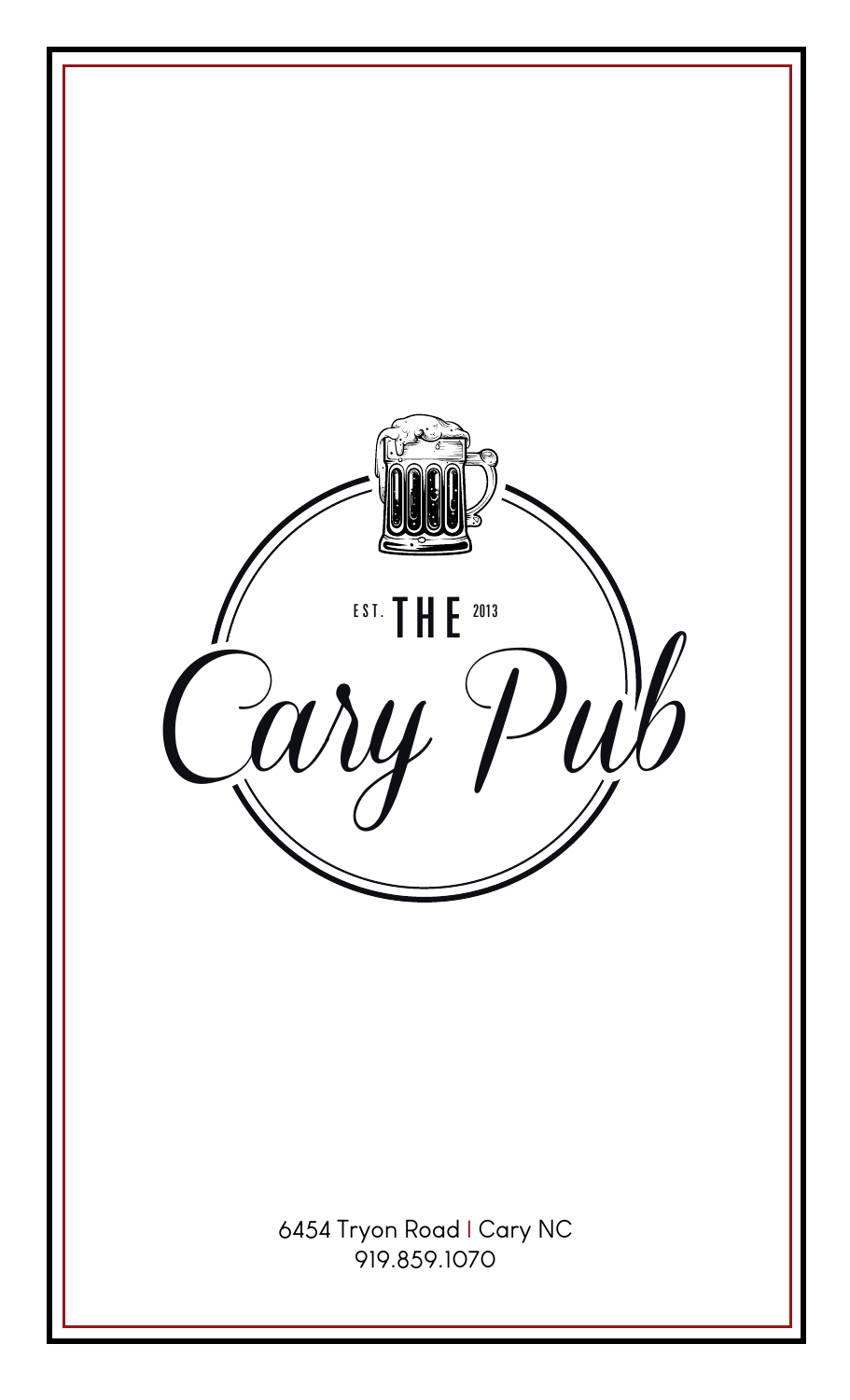| Appetizers                                                                              |         |
|-----------------------------------------------------------------------------------------|---------|
| <b>Buffalo Shrimp</b><br>Eight shrimp with choice of ranch or blue cheese               | \$10.99 |
| Ahi Tuna*<br>Sesame coated, served with pickled ginger, homemade wasabi and soy sauce   | \$11.99 |
| <b>Cheese Fries</b><br>Cheese, bacon, scallions with side of ranch                      | \$8.99  |
| <b>Fried Mushrooms</b><br>Served with choice of horseradish sauce, ranch or blue cheese | \$10.99 |
| Quesadilla<br>Braised chicken, peppers, onions, cheese, side of salsa and sour cream    | \$10.99 |
| <b>Chicken Strips</b><br>Served with ranch, blue cheese, BBQ or honey mustard           | \$9.99  |
| <b>Pretzel Sticks</b><br>Served with hot queso                                          | \$8.99  |
| <b>Nachos</b>                                                                           | \$12.99 |

Chili, queso, lettuce, tomato, jalapeño, onion, side of salsa and sour cream

Soups & Salads

| Soup of the Day \$4.99                                                                                                        | Chili \$4.99             |
|-------------------------------------------------------------------------------------------------------------------------------|--------------------------|
| Side House Salad \$3.99                                                                                                       | Side Caesar Salad \$3.99 |
| <b>House Salad</b><br>Mixed greens, tomato, onion, cucumber and cheese                                                        | \$7.99                   |
| <b>Caesar Salad</b><br>Romaine, parmesan cheese and croutons                                                                  | \$9.99                   |
| <b>Chef Salad</b><br>Turkey, ham, mixed greens, tomato, onion, cucumber and cheese                                            | \$9.99                   |
| Asian Salad*<br>Seared ahi tuna, wasabi peas, sliced almonds, mandarin oranges, wonton strips,<br>served with ginger dressing | \$12.99                  |

**Add to any Salad: Chicken \$4.00 | Shrimp \$5.00 | Ahi Tuna\* \$6.00**

\*Some items may be served raw or undercooked.

Consuming raw or undercooked meats or eggs may increase your risk of foodborne illness.

Wings

**6 - \$8.99 | 12 - \$16.99 | 18 - \$24.99 Mild Buffalo | Medium Buffalo | Hot Buffalo | Sweet & Spicy | Teriyaki Garlic Parm | BBQ | Cajun Dry Rub** Served with celery and your choice of ranch or blue cheese Extra Dressings + .50¢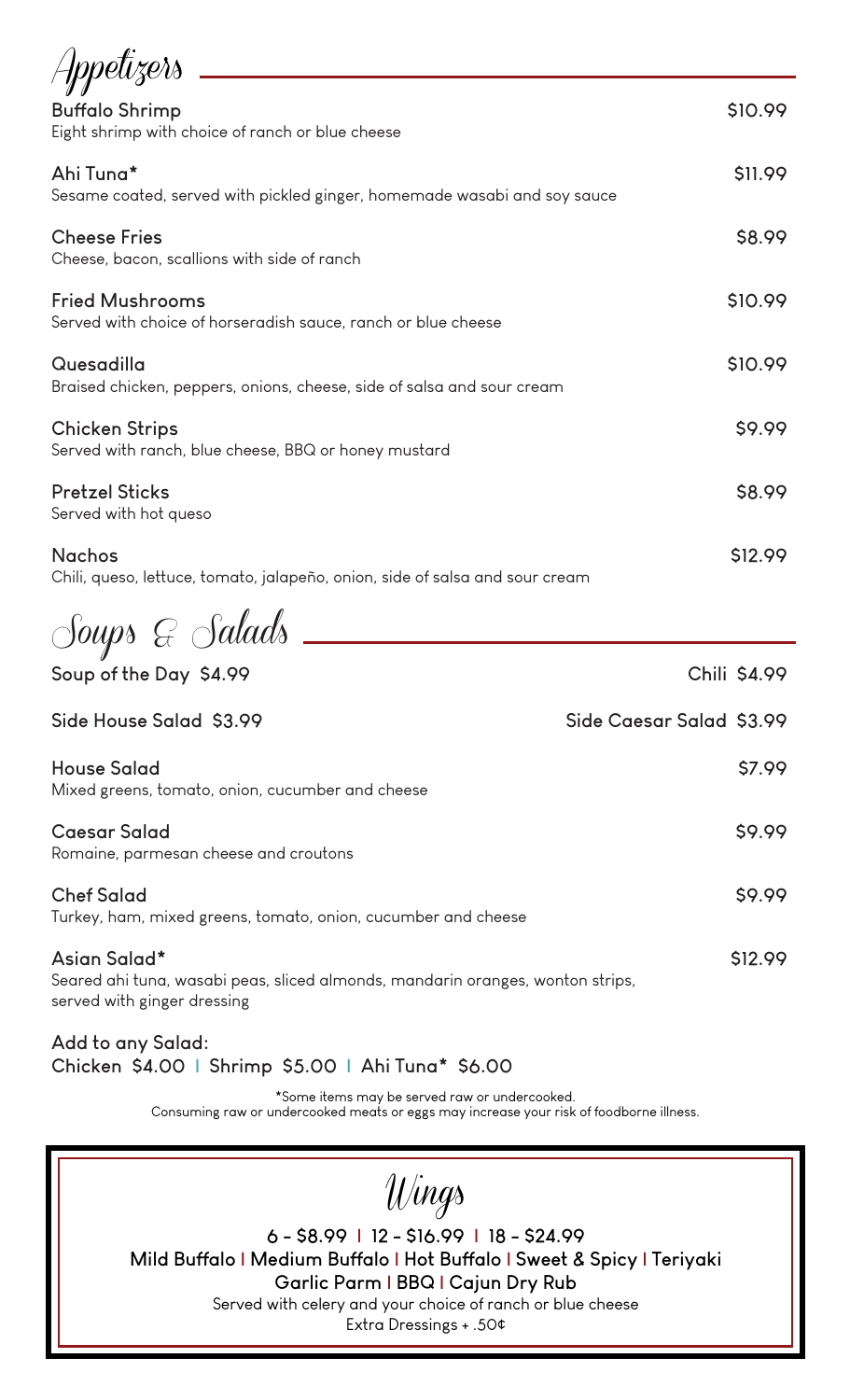**Sandwiches** 

| <b>Chicken Sandwich</b><br>Fried or grilled with lettuce, tomato and onion                                             | \$9.99  |
|------------------------------------------------------------------------------------------------------------------------|---------|
| <b>BLT</b><br>Bacon, lettuce and tomato                                                                                | \$9.99  |
| Reuben<br>Corned beef or turkey, swiss cheese, sauerkraut and thousand island on rye                                   | \$10.99 |
| Pub Club<br>Turkey, ham, bacon, lettuce, tomato and mayo                                                               | \$10.99 |
| <b>Cuban Sandwich</b><br>Pulled pork, shaved ham, sliced pickles, swiss and mustard on a ciabatta roll                 | \$10.99 |
| <b>Brisket Panini</b><br>Slow roasted brisket, onions, peppers and pepper jack                                         | \$10.99 |
| <b>Turkey Apple Wrap</b><br>Roasted turkey, apples, cheddar, honey mustard, lettuce and tomato                         | \$10.99 |
| <b>Chipotle Turkey Sandwich</b><br>Roasted turkey, homemade chipotle mayo, lettuce and tomato                          | \$9.99  |
| Cajun Bacon Turkey Wrap<br>Roasted turkey, bacon, cajun seasoning, lettuce, tomato, cheese and ranch                   | \$9.99  |
| <b>Chicken Salad Sandwich</b><br>Homemade chicken salad, lettuce and tomato                                            | \$8.99  |
| Burgers                                                                                                                |         |
| Fresh 1/2 lb Burgers cooked to order<br>Hamburger*<br>Lettuce, tomato and onion I add cheese \$1.00 I add bacon \$1.00 | \$10.99 |
| Carolina Burger*<br>American cheese, chili, slaw, onion and mustard                                                    | \$12.99 |
| Mushroom Burger*<br>Sautéed mushrooms, swiss, lettuce, tomato and onion                                                | \$12.99 |
| Patty Melt*<br>Swiss, grilled onions and thousand island dressing on rye                                               | \$11.99 |
| <b>Cowboy Burger</b><br>American cheese, bacon, jalapeño and BBQ sauce topped with a fried onion ring                  | \$12.99 |
| Triple B Burger*<br>Blackened seasoning, homemade bacon jam, blue cheese crumbles, lettuce, tomato and onion           | \$12.99 |
| Beef Sliders*<br>Three sliders with American cheese and pickles                                                        | S10.99  |

**ALL SANDWICHES & BURGERS SERVED WITH YOUR CHOICE OF: Fries | Potato Salad | House Chips | Pasta Salad | Slaw SUBSTITUTE: Soup | Side Salad | Tots | Sweet Potato Fries | Onion Rings | Seasonal Vegetable | Mac & Cheese + \$2.00**

\*Some items may be served raw or undercooked.

Consuming raw or undercooked meats or eggs may increase your risk of foodborne illness.